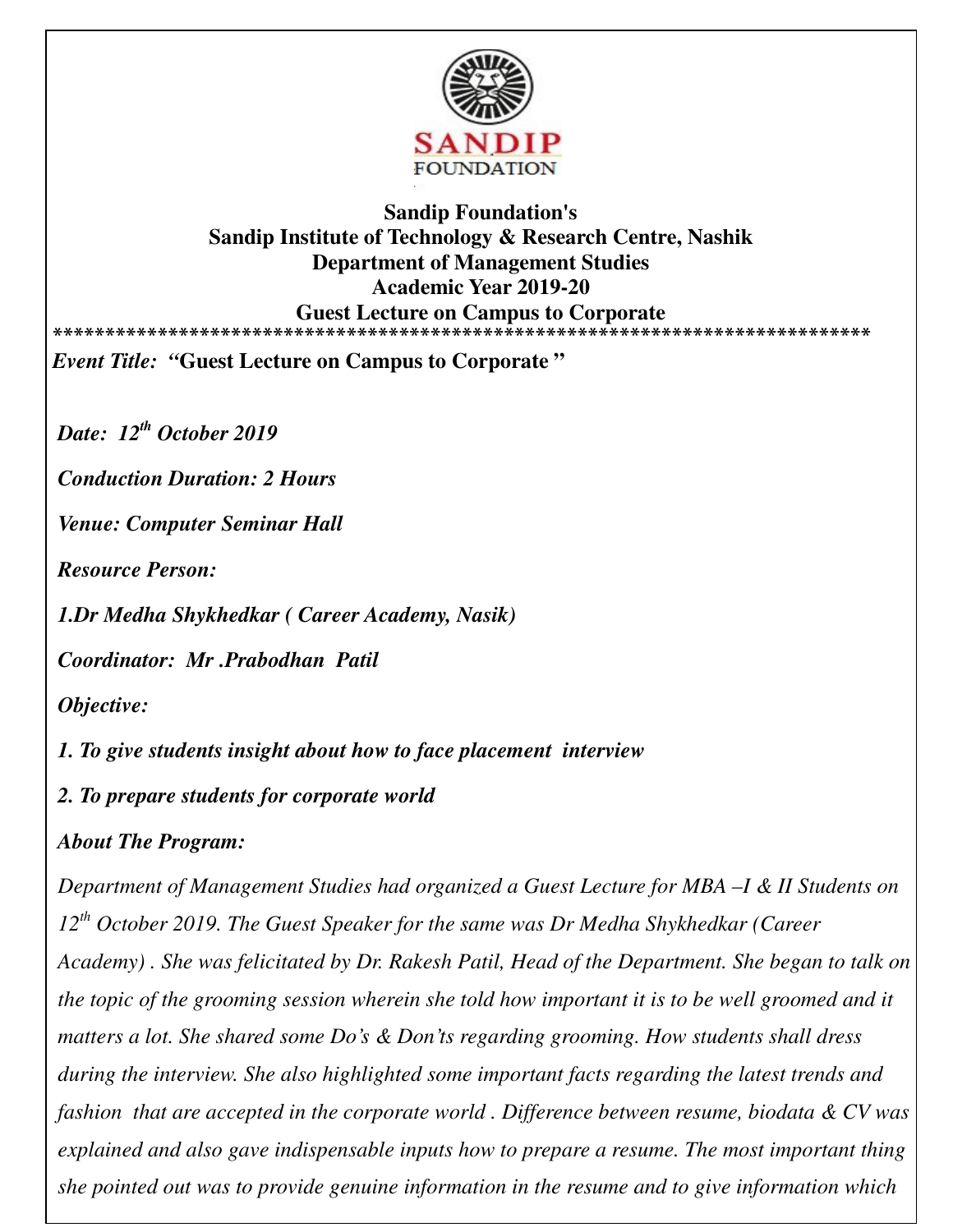*is not at all related to you specially the hobbies or kind of person you are. Students were also guided on How to face Interviews, they were taken through a short video wherein how to answer certain question were answered. The session was quite interactive and many querries of students were solved* 

## *Outcome:*

*1. Students got a brief idea regarding how to face placement interviews* 

## **Photographs:**

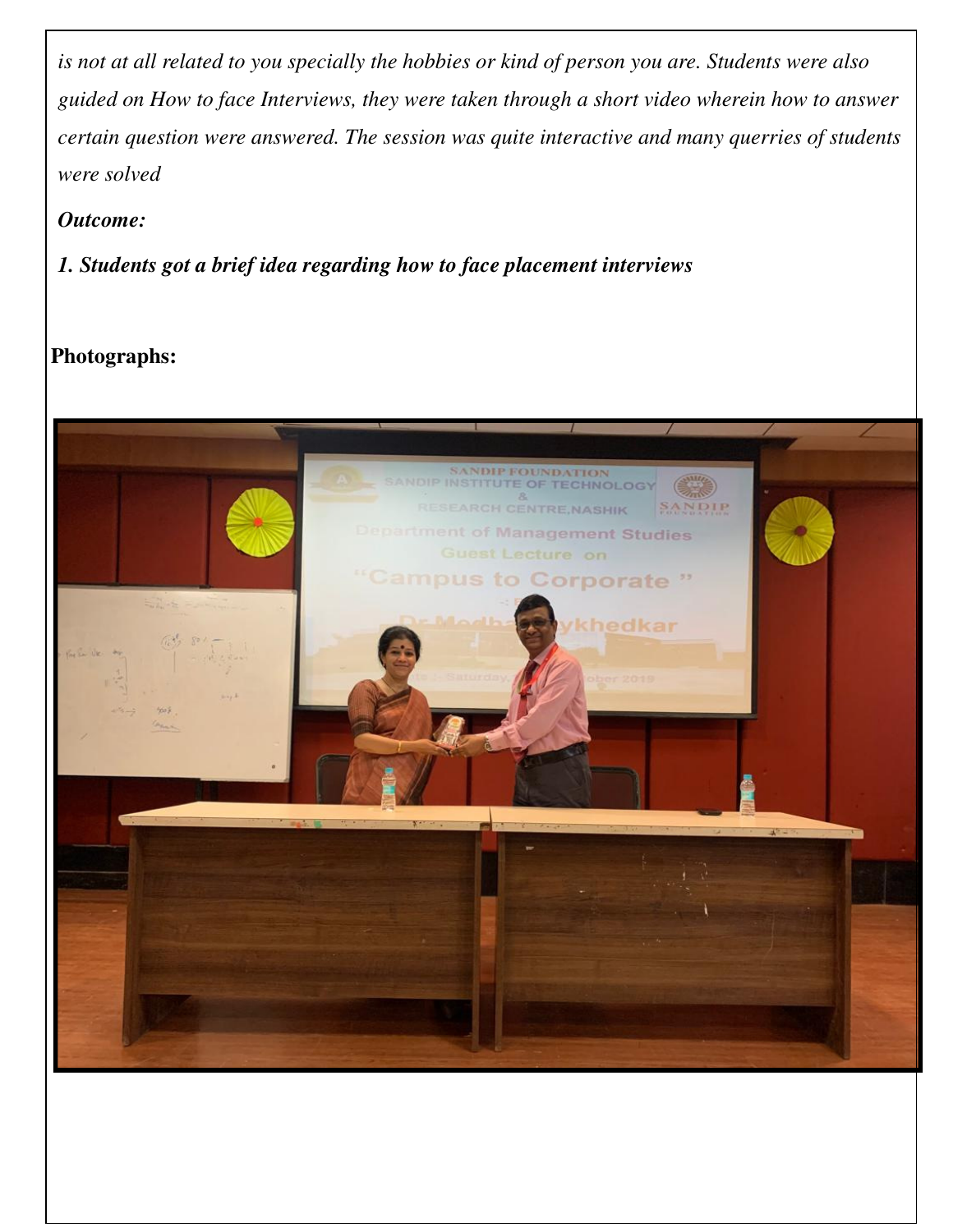